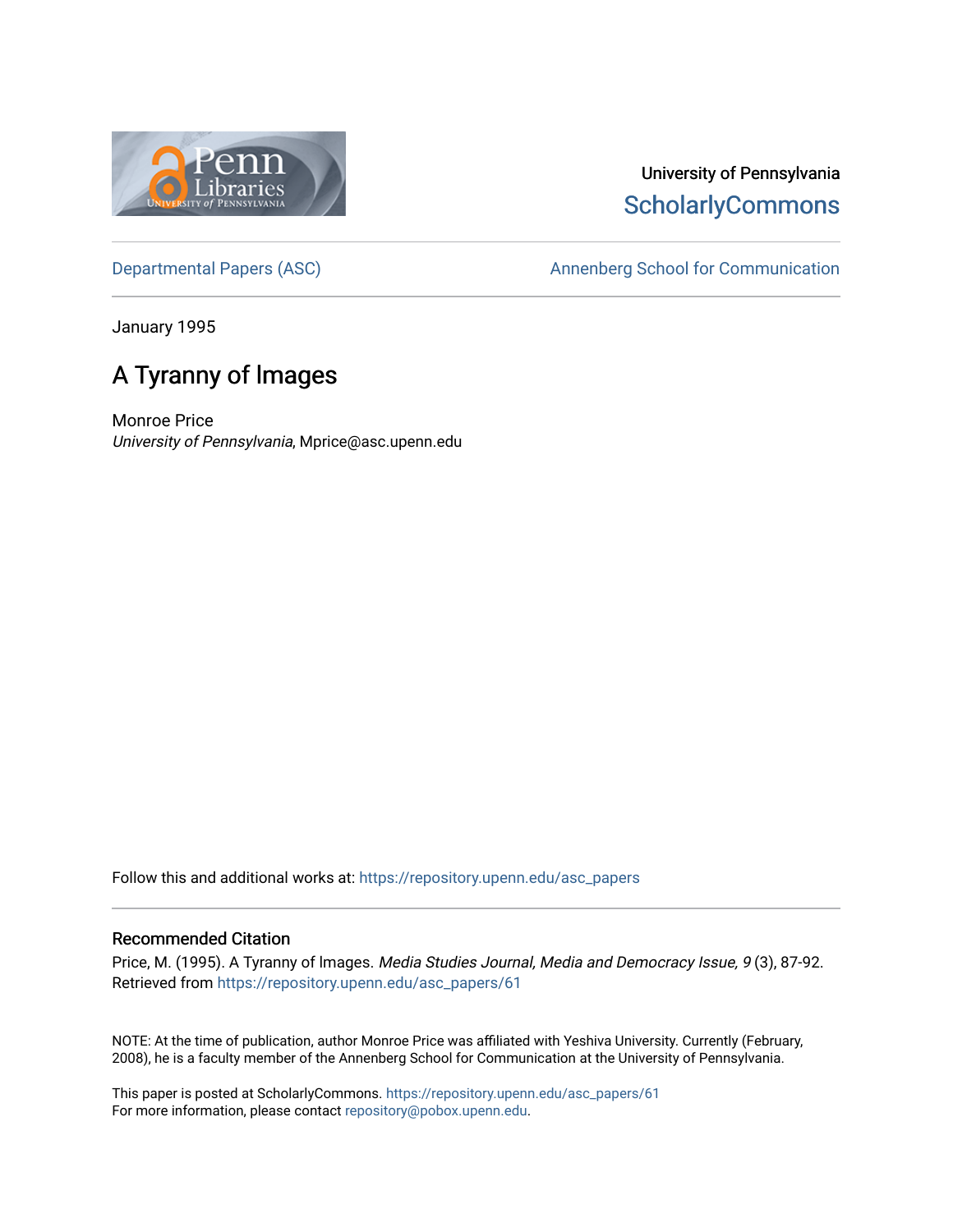### A Tyranny of lmages

#### Abstract

It is generally taken for granted that "independence" is a good thing for the press, that an independent press is necessary for democratic government, and that we know what we mean when we say a newspaper or television or radio station is "independent."

#### **Comments**

NOTE: At the time of publication, author Monroe Price was affiliated with Yeshiva University. Currently (February, 2008), he is a faculty member of the Annenberg School for Communication at the University of Pennsylvania.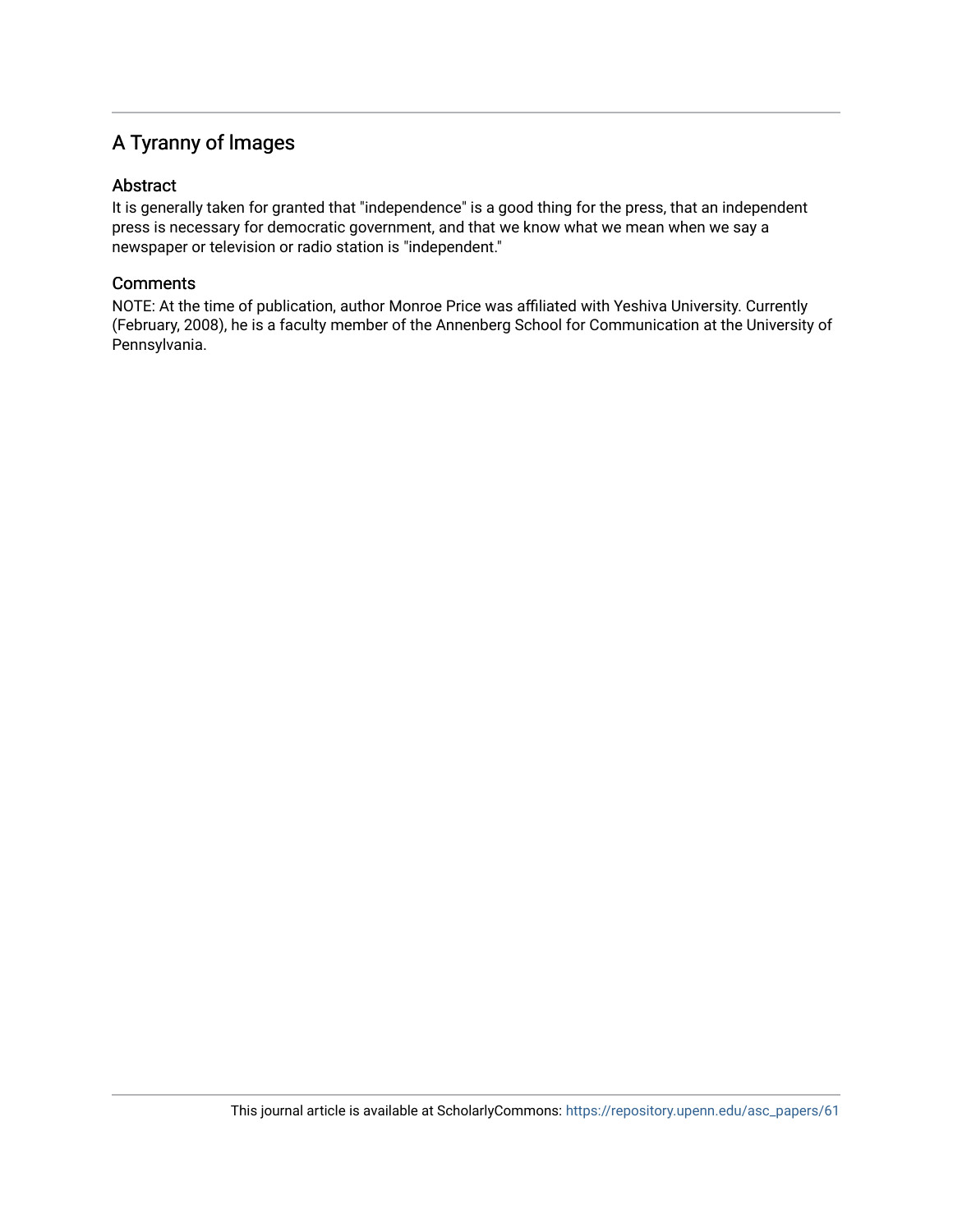

e **SYSOYEV/CAIITOONISTS & WRITERS SYNDICATE**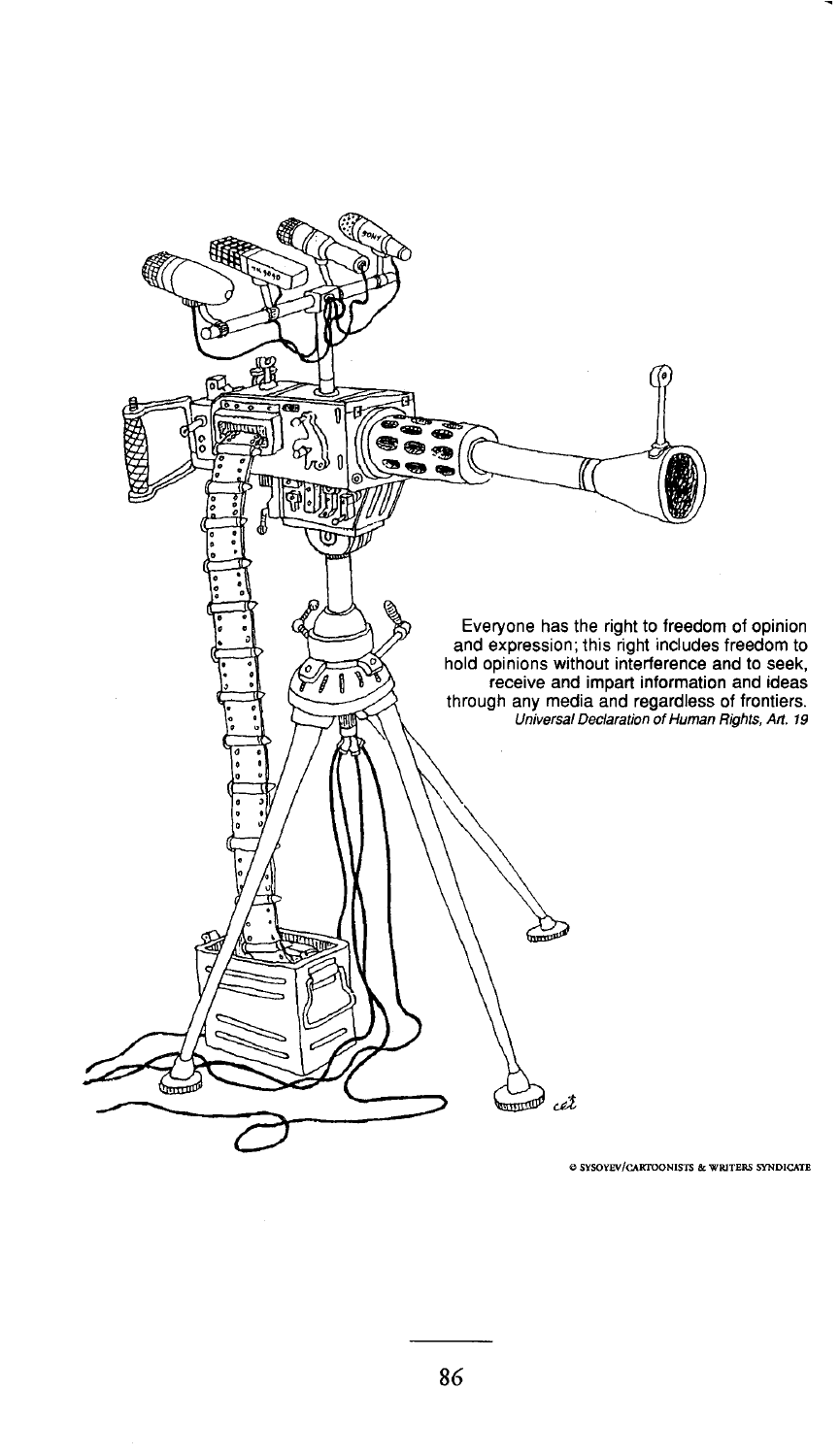# A **Tyranny ofImages**

MONROE E. PRICE

I T IS GENERALLY TAKEN FOR GRANTED that "independence" is a good thing for the press, that an independent press is necessary for democratic government, and that we know what we mean when we say a newspaper or television or radio station is "independent."

**In** the American view, independence for the press largely means immunity from government interference. But throughout the former Soviet Union, independence has come to mean not only independence from government, or independence from ancient theologies of reportage, or independence, even, from the influences of the West. In the emerging battle for identities in Ukraine or Kazakhstan, Estonia or Azerbaijan, independence has often meant, above all, freedom from televised images produced by Russia.

**In** a shakily independent Ukraine or Kazakhstan or Estonia in 1992 and after, a major question was autonomy from the imperial center, from the cultural forces that held sway for 70, if not for hundreds, of years. The monumental television transmitter in Moscow was symbolic of the process. A steel pylon with a huge concrete base, massive in proportion like the Egyptian pyramids, it represented the power to

In proportion like the Egyptian pyramids, it represented the pow<br>
Monroe E. Price, editor of the *Post-Soviet Media Law and Policy Newsletter*, is Danciger<br>
Postpage of Law and discussed *M. Souther Present in Law Media* a Professor of Law and director, Howard M. Squadron Program in Law, Media and Society at the Benjamin N. Cardozo School of Law at Yeshiva University. The article is adapted from his forthcoming book, *Television, the Public Sphere and National Identity,* scheduled to be published by Oxford University Press in 1995.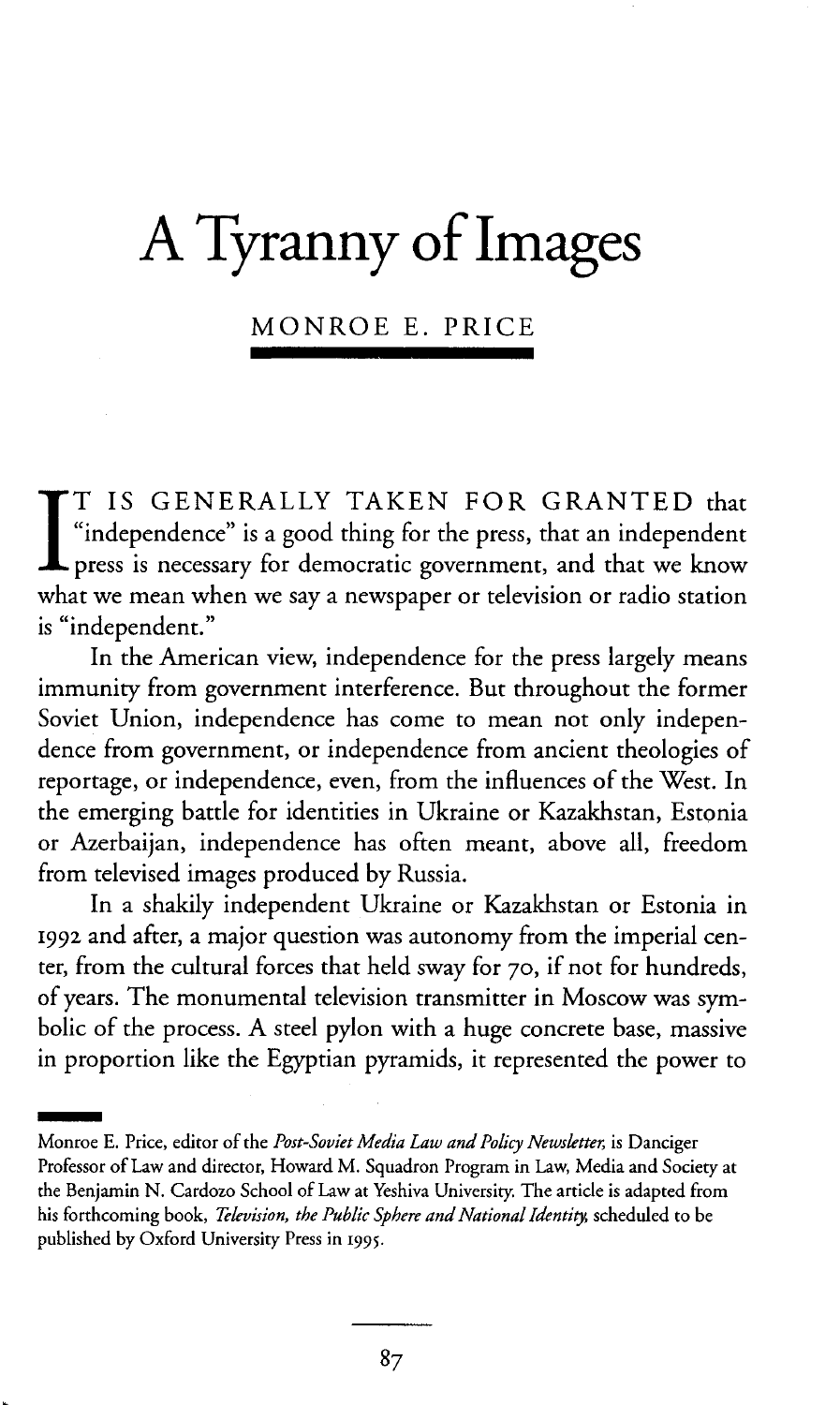send a signal throughout the vast domain not only of Russia but, metaphorically, through the entire territories of the former Soviet Union. It epitomized the power of the desire to assert a monopoly over public thought. The transmitter became an encumbering remembrance of the past and an indication, through the signals it transmitted, of the complexities of defining the independence of the future.

In Kiev, for example, Russian, not Ukrainian, had predominated as the language of both the state and the media. Surprised at its independence, Ukraine had to determine what attention should be given to the cultural element of its identity. This was not only a question of changing street names, or of finding new purposes for the palatial but empty Lenin Museum. The very imagery of nationhood was to be forged.

Nevertheless, for an average household in the Ukraine, on an average evening in the early days of independence, the television set was turned to Moscow, to the glitz and professionalism of Ostankino, the First Channel, as opposed to the more amateurish, more unpracticed presenters at home. Moscow was the home of a post-Soviet teenage music culture, producing short videos with quick cuts, computer graphics and the look of the West. Lights flashed on and off, electronic effects cast their technological spell. Ukrainian folk songs and country dances could not compete. And the tendency of the young Parliament to demand time for its deliberations compounded the problem of fashioning a Ukrainian alternative to the Moscow diet.

In the remembered days of the USSR, Gostelradio had been the supreme voice of the state and the party. There had been no competition, and the stolid presentation had been a tribute to political and cultural monopoly. Television in the republics had been organized with some minor modicum of separateness, but the organization in Kiev had been subordinate to the administration in Moscow. The executives and the news presenters had all understood what it meant to be in a command society and what risks not to take. They had been charged, as well, with using the medium not to underscore divisive differences but to reinforce solidarity and the cultural and political superiority of the center-Moscow.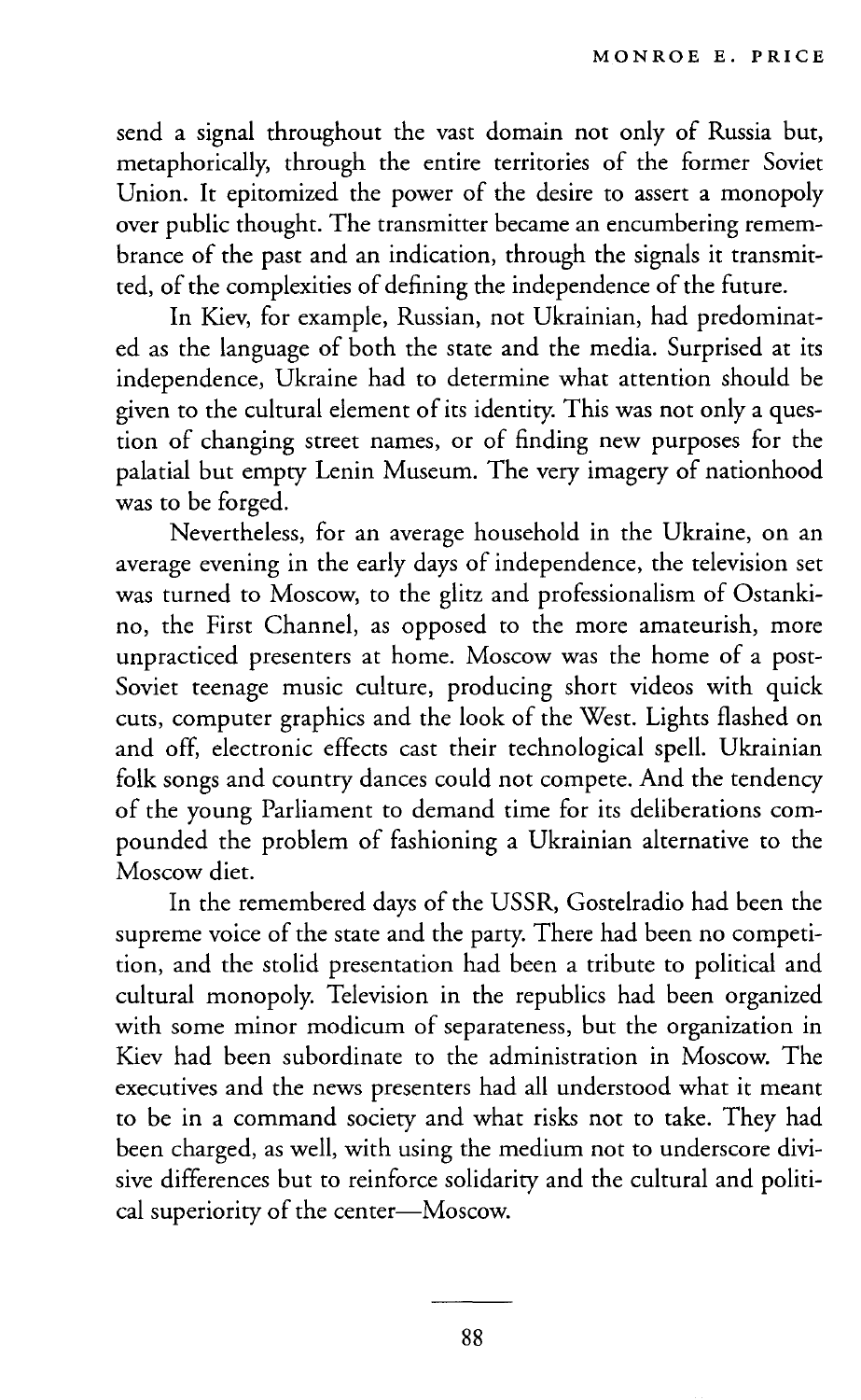#### *A Tyranny ofImages*

It was not only in the living rooms of Ukraine that one could see the consequences of these practices of cultural domination. In the offices of Ukrtelradio-the Ukrainian state radio and television monopoly—there was a virtual acknowledgment, in 1992, of the continued drawing power of Moscow television. The officials there had to compete with television from Moscow that had become miraculously younger and Westernized in the Gorbachev period. Programs had more razzle-dazzle; rock videos appeared together with culture and news. Anchors had brand name recognition. There were glamorous hosts and hostesses, fashionable and daring clothes and beguiling, softly erotic shots of 15-year-old rock stars. Moscow, in its new regional incarnation, had chosen to deal with the problem of which culture to carry by going global.

MOSCOW'S TRANSFORMATIONS were impor-<br>
Itant; they reverberated all over the old empire. At the beginning of 1992, with the decline of the Soviet Union, the First Channel, formerly the flagship for Gorbachev and for each leader before him, was in danger of abandonment. The enterprise, a centerpiece of the Soviet Union, now needed a client. Russia itself was the major candidate, but there was an intriguing alternative: an all-commonwealth channel, one dedicated to maintaining an informal sense of the region, with a voice that acknowledged the new sovereignties but remembered the old ties. Such a role might have been all the more important if the budget of the First Channel were to be dependent on specific allocations from each of the republics. And indeed, a Council of Presidents of all the republics initially considered such an arrangement.

But this view placed the newly sovereign nations, like Ukraine, in an unusual position. In the first year of their independence, Ukrainian officials were sensitive to every slight. Tested on all fronts as to their distinctiveness (from military to language policy), trying to appear separate and distinct, they believed that Moscow television was inflammatory, insulting and particularly biased on Ukraine-Russia relations. Daily news and interview shows were scanned for a pro-Russian, anti-Ukrainian perspective.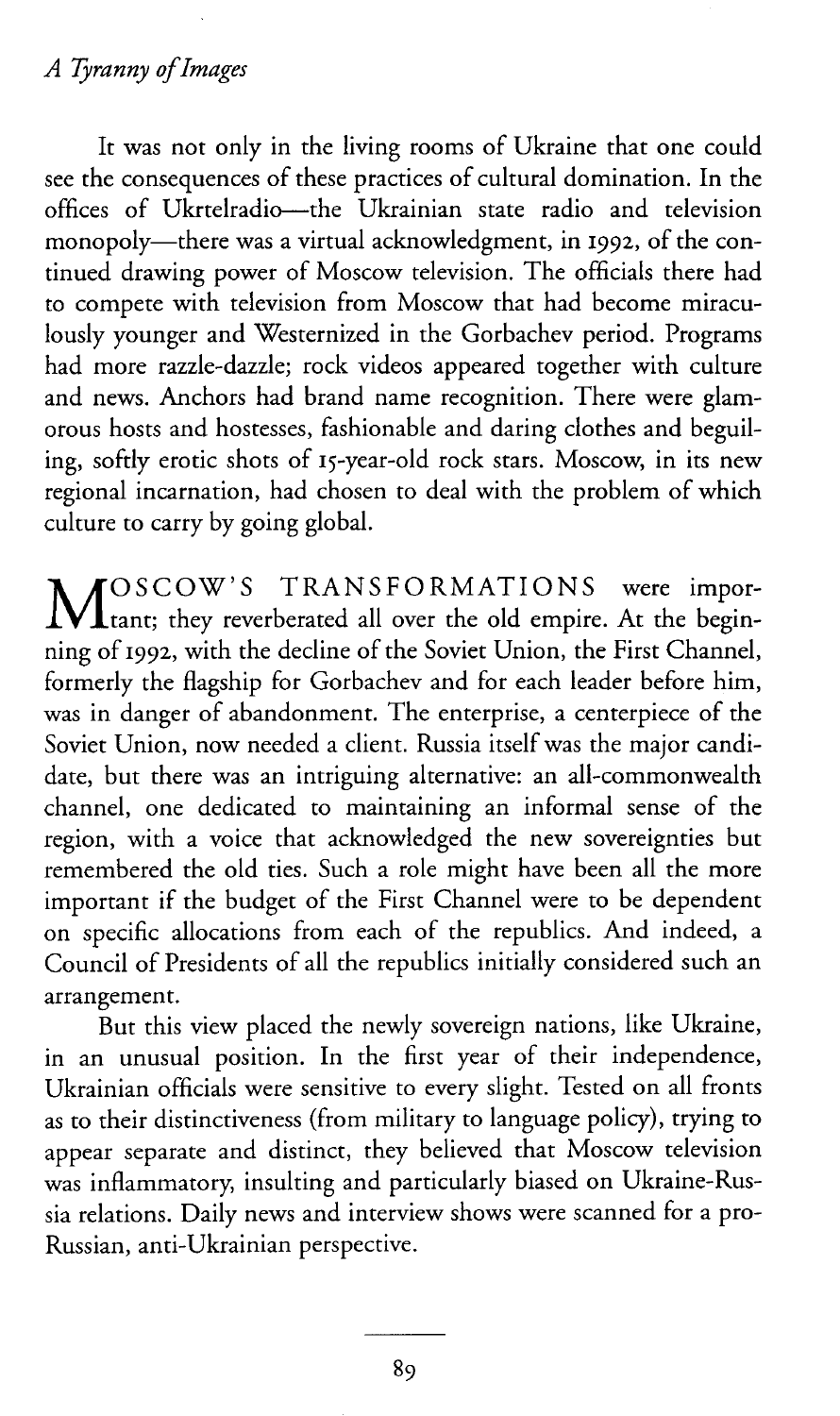For the media czars in Kiev it was a matter of concern, if not embarrassment, that although they had obtained political severance from Russia, Russian television dominance still continued. Indeed, the ministers of the new Ukraine considered alternatives: pressing for the closure of the Moscow First Channel and the dividing of its assets, jamming its signal or imposing a governing structure-through the  $\sum_{\text{Count}}$  of Presidents—that would make the channel less biased, at least from the Ukrainian or non-Russian perspective.

Instead, there was a temporary but complex compromise. Ukraine and the other republics would no longer finance program production on the First Channel; Russia would pay the bill. On the other hand, Ukraine would not charge for the transmission of the signal to its country's inhabitants. The consequence was a curious, impermanent, and intermediate cultural imperialism-one that recognized historic links between the former Soviet republics and the substantial continuing Russian population in Ukraine and elsewhere. The force of this now-external Russian programming was so ingrained that no government, particularly at a time of economic deprivation, could risk the consequences of its elimination.

THE STRUGGLE for "independence," then, assumed many<br>forms-human, historical, geographical, financial. The formerly Moscow-controlled Ukranian state television sought a new future and a charter to find and promulgate a national identity that would support the new status quo. Its citadel in Kiev would be a large modern complex built in the last decade of the Soviet empire. Rather than consider the new edifice an inappropriate symbol for the press in a post-totalitarian state, the old bureaucrats of Ukraine dedicated this broadcasting city to a brave new world of statist broadcasting for Ukraine, where a new officialdom and a new national identity needed buttressing. Maybe architecture would be as good a guide to its future as the images that scurry across the reformed television screen.

Three years later, the question of imagery and geographical independence from Moscow was sharpened as the relations between Ukraine and Russia became momentarily more severe (as would be true between Russia and many of the former Republics). In spring